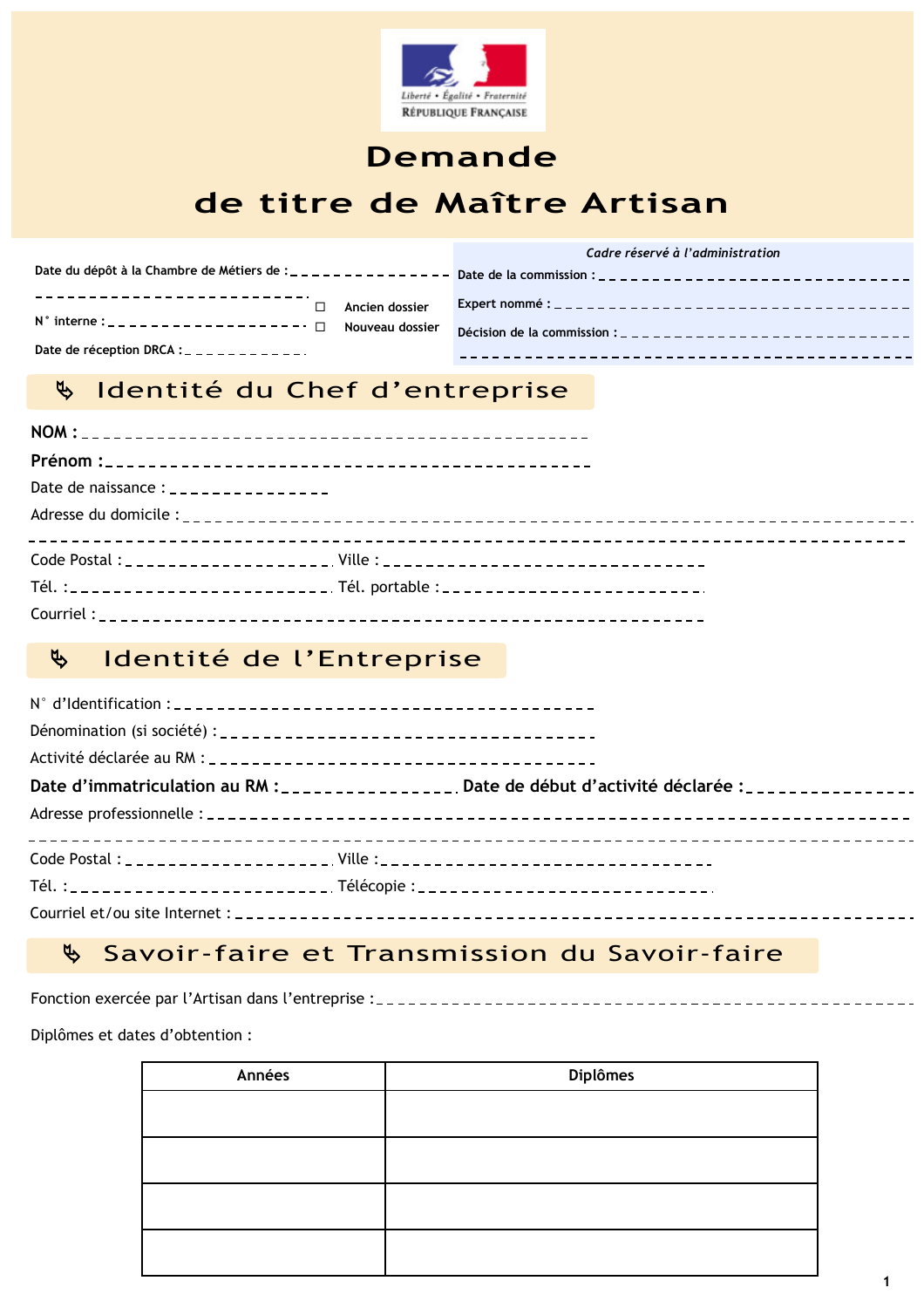Expériences professionnelles et autres formations :

| Durée et dates | Entreprise/École | Descriptif |
|----------------|------------------|------------|
|                |                  |            |
|                |                  |            |
|                |                  |            |
|                |                  |            |
|                |                  |            |
|                |                  |            |
|                |                  |            |
|                |                  |            |
|                |                  |            |
|                |                  |            |
|                |                  |            |
|                |                  |            |
|                |                  |            |
|                |                  |            |
|                |                  |            |
|                |                  |            |
|                |                  |            |
|                |                  |            |
|                |                  |            |
|                |                  |            |
|                |                  |            |

## > Observations particulières :

> Avis motivé de la Chambre de Métiers :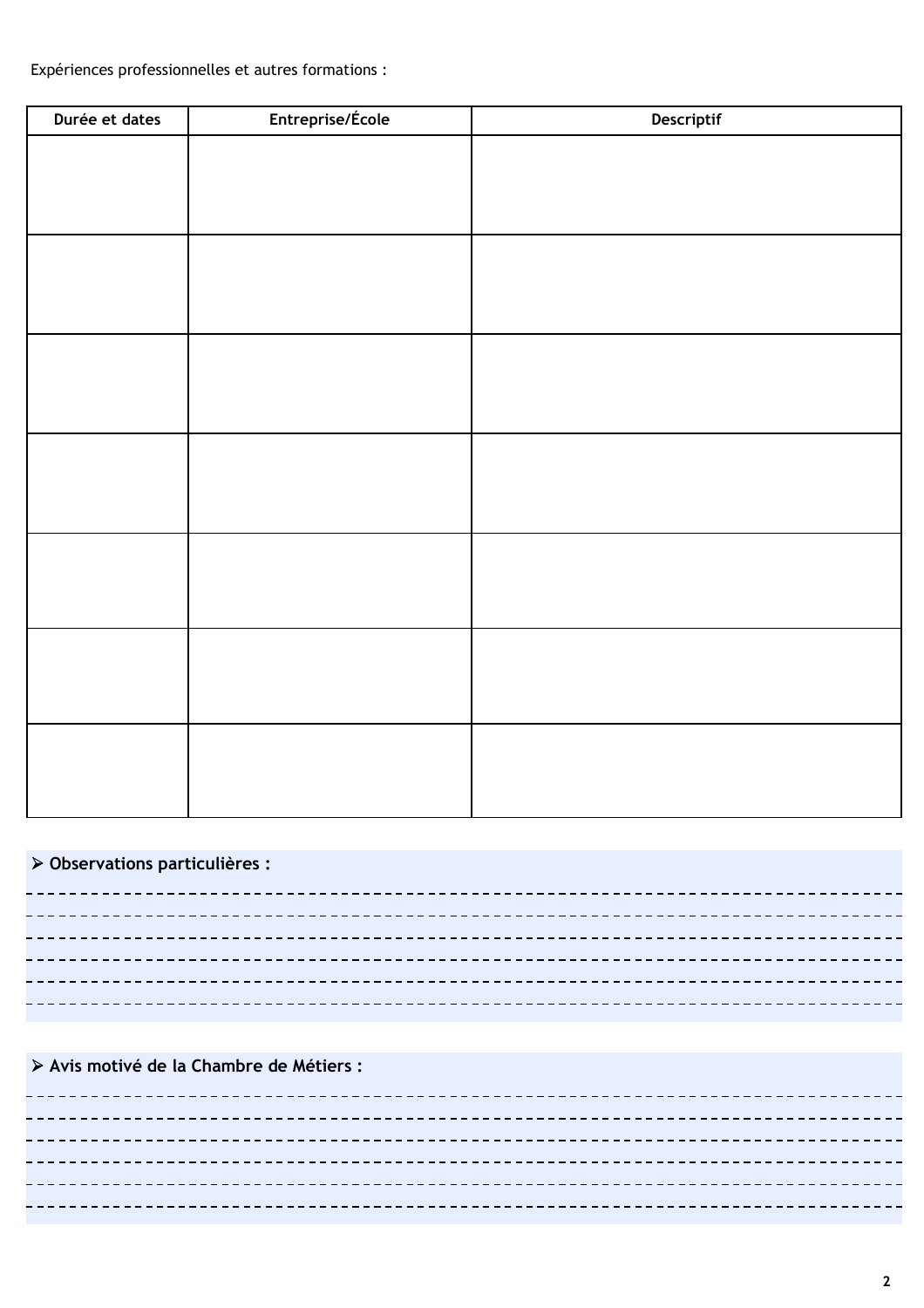# & Pièces à joindre au dossier

### Cochez les cases correspondantes

- $\Box$  Extrait de l'immatriculation au Répertoire des Métiers
- $\Box$ Photocopies des diplômes
- $\Box$ S'il y a lieu : documents justifiant des connaissances en gestion et psychopédagogie équivalentes aux unités de valeurs du Brevet de Maîtrise.

En complément, le demandeur doit rassembler avec l'aide de la Chambre de Métiers les éléments pouvant iustifier les points suivants :

### > La grande maîtrise du savoir-faire

| Gestion de l'entreprise (éléments permettant d'apprécier la santé de l'entreprise) :------------------------- |
|---------------------------------------------------------------------------------------------------------------|
|                                                                                                               |
|                                                                                                               |
|                                                                                                               |

## > La volonté de transmettre ce savoir-faire et valoriser « l'artisanat »

| Nombre d'apprentis formés :_________________________. dont réussites :______________________________ |  |
|------------------------------------------------------------------------------------------------------|--|
|                                                                                                      |  |
|                                                                                                      |  |
|                                                                                                      |  |
|                                                                                                      |  |
|                                                                                                      |  |
|                                                                                                      |  |
|                                                                                                      |  |
|                                                                                                      |  |
|                                                                                                      |  |
|                                                                                                      |  |
|                                                                                                      |  |

Tout autre élément nécessaire au dossier peut être indiqué sur papier libre.